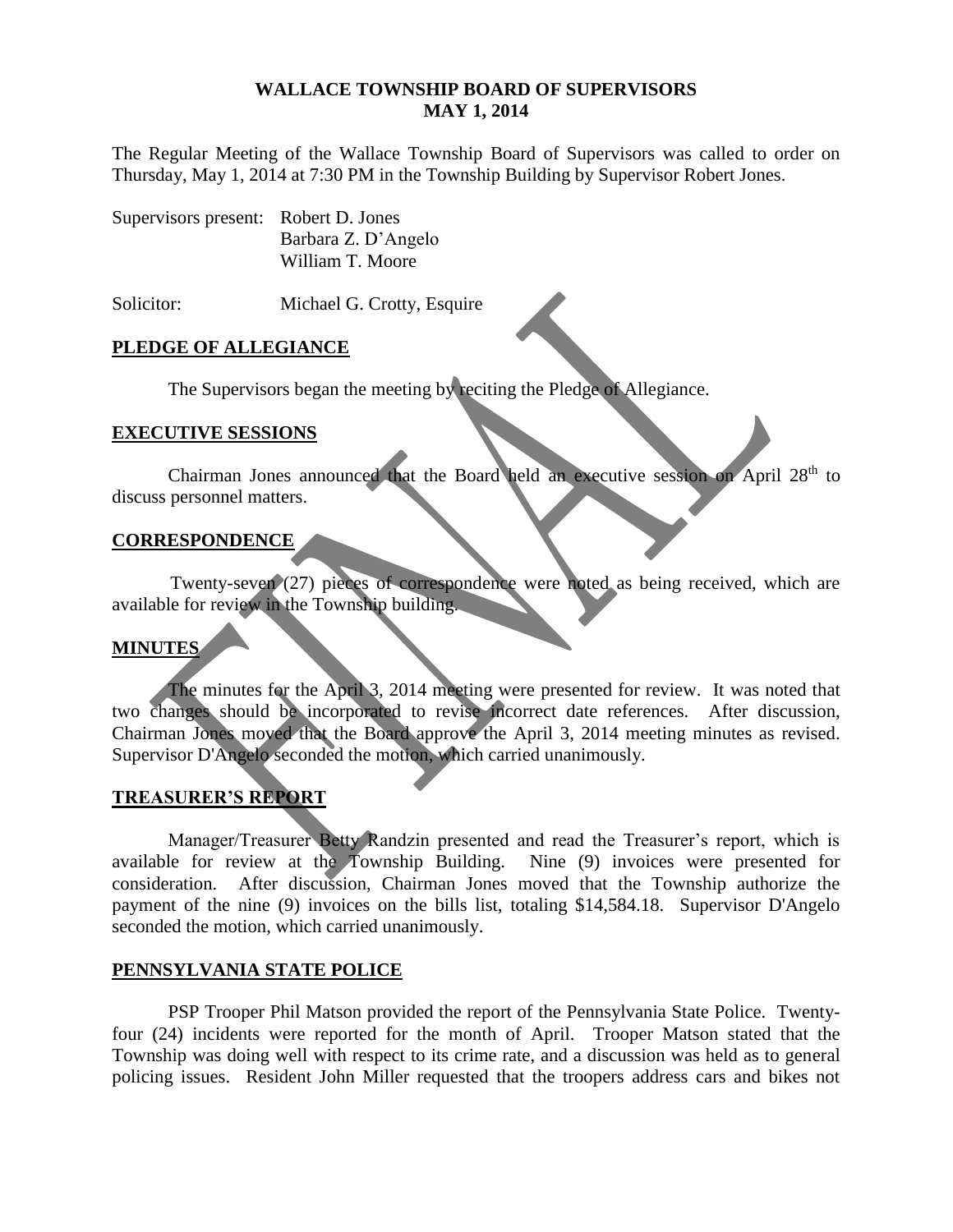stopping at four-way stop intersections, and residents Rebecca Cesarz and Howard Lowman inquired as to potential illicit activities, which Trooper Matson indicated would be reviewed by the PSP.

#### **GLEN MOORE FIRE COMPANY**

Chief Jeff Seese provided the report on behalf of the GMFC. He noted that the GMFC responded to twenty-one (21) calls for the month of April, four (4) of which were in Wallace Township. The quarry incident was also discussed, and the Board thanked the GMFC for its responsiveness. Chief Seese also reported that the Company was awarded an Assistance to Firefighters Grant in the amount of \$54,400, and that it has formed a committee to plan celebrations for the GMFC's centennial next year.

#### **WESTWOOD AMBULANCE**

Chief Seese provided the report of the Westwood Ambulance Company as well, given the unavailability of John Sly. Westwood responded to eighty-one (81) calls in the month of April, two (2) of which were in the Township.

#### **EMC**

No report.

**DARC**

No report.

# **PARK AND RECREATION COMMISSION**

Rebecca Cesarz provided the report of the P&R Commission. It is in the process of preparing for Community Day, which was discussed. Mike King indicated that the GMFC would be willing to bring back the chicken barbeque, provided that an individual with a food handler's license participates. The Commission is also planning the concert for the fall, and movie night to follow Community Day.

# **HISTORICAL COMMISSION**

John Miller was present to provide the report of the Commission. He explained the history of the burnt chimney and its need for repairs. He also provided a quote from DelRossi Stucco & Plastering for the repair work. After discussion, Chairman Jones moved that the Board approve and authorize the repairs to the burnt chimney resource per the quote from Del Rossi in the amount of \$900. Supervisor D'Angelo seconded the motion, which carried unanimously. Next, Mr. Miller noted that the Commission has finalized its recommendations on the guidelines for the memorial plaque. The Commission is also researching plaques to be posted on the historic homes/resources throughout the Village and the Township. Lastly, he noted that the Commission expects to dedicate its work sessions to discussing the history of various historic sites in the Township.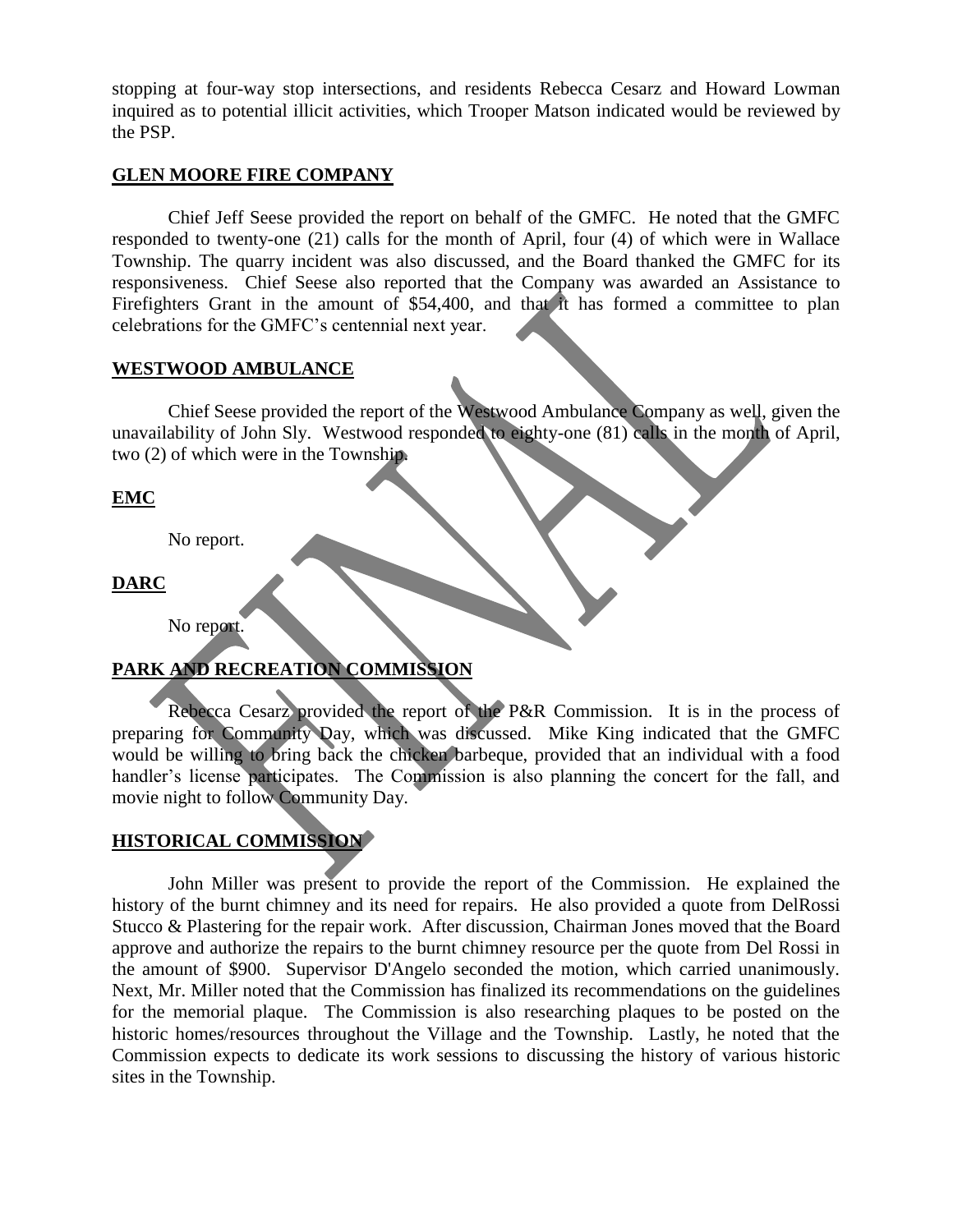#### **TOWNSHIP ARCHIVIST**

John Miller next provided the report as the Township's Archivist. He noted that he fielded two requests for archival information related to the Lutz property, and that Sandy Brannan made two donations to the Township of historical/archival materials. Mr. Miller next noted that the Township is awaiting the imminent arrival of the report from the Hidden Collections Initiative. Lastly, he noted that he would be attending the "Archives Without Tears" PHMC workshop on June  $17<sup>th</sup>$  and  $18<sup>th</sup>$ .

#### **TRAILS PRESERVATION BOARD**

No report.

**EAC**

No report.

# **GLENMOORE VILLAGE ENHANCEMENT COMMITTEE**

An extended discussion was held as to the enhancement plans/efforts under consideration and meeting with the Township residents. Craig Kologie (Township Engineer), Scott Juenger, Brian Funk, John Miller, Ann Hutchinson, and Randall Arendt spoke as to the various considerations and challenges, design options, potential locations, traffic calming measures and resident feedback related to the sidewalk issue and other Village improvements. The Supervisors noted that resident approval of the efforts is essential. Howard Lowman, a resident in the area, commented about the potential project. Ultimately, it was agreed that the Township Engineer (Castle Valley) and Environmental Consultant (Ann Hutchinson) would work together to provide renderings so that further/additional resident feedback can be obtained.

#### **AUTHORITY**

No report. It is noted, however, that Supervisor D'Angelo had to leave the meeting shortly before this point in the meeting, at 9:05 p.m.

# **PLANNING COMMISSION**

No report.

#### **NEW BUSINESS**

a. Harlan – Seminary Road: Given the lateness of the hour, the Board agreed to accept the new business comment of Karla Harlan on Seminary Road prior to Old Business. Mrs. Harlan stated her belief that a portion of Seminary Road beyond the first cul-desac remained as a private road. She noted that that portion of the road has been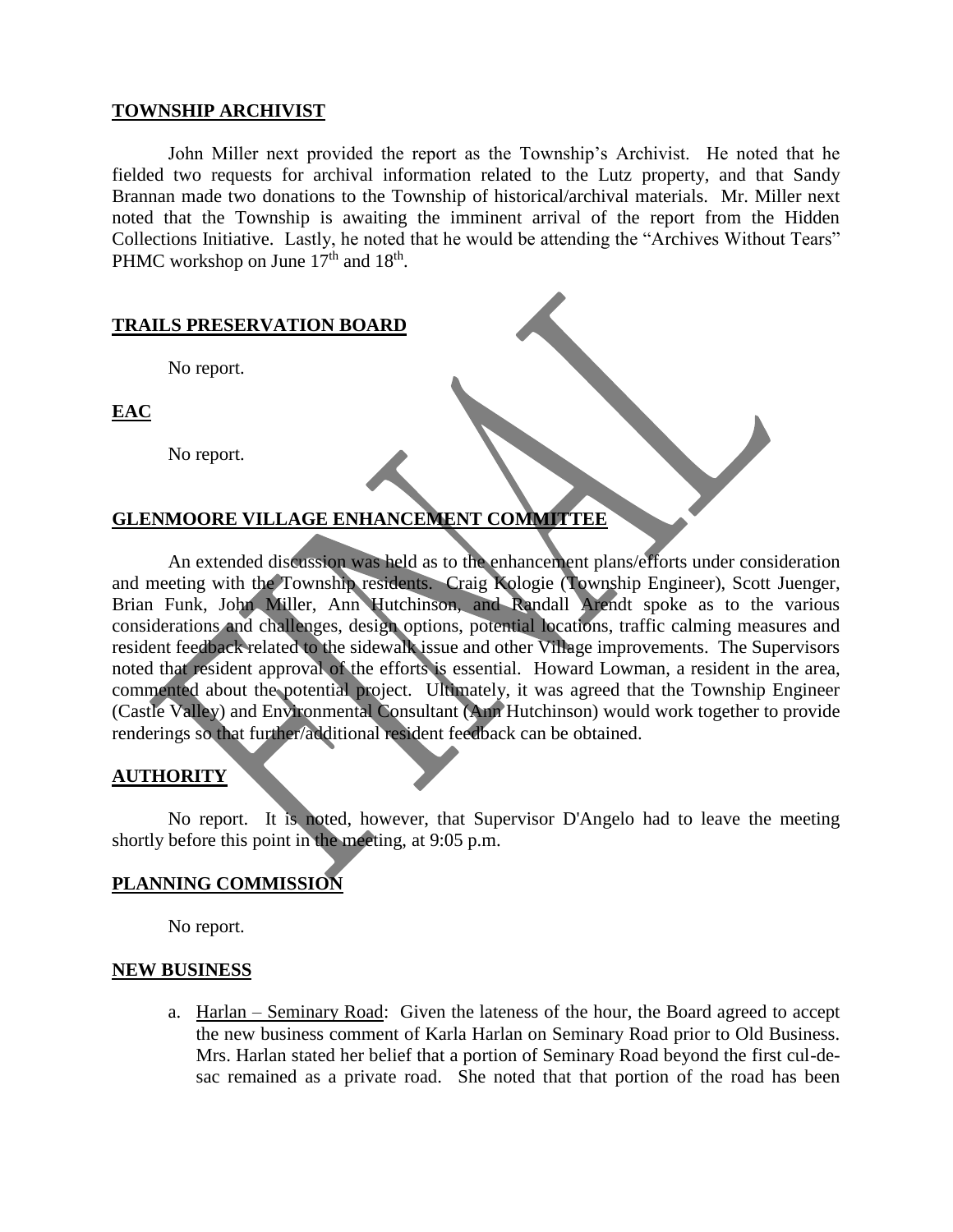maintained by her for the past twenty (20) years. A discussion was held as to the history of the matter, with the Board ultimately requesting the Township Solicitor and Engineer to review the matter and provide a response to Mrs. Harlan's inquiry.

# **OLD BUSINESS**

- a. VPP Grant Comprehensive Plan: Planning is continuing before the Planning Commission.
- b. Township Maintenance Building Roof and Front: Craig Kologie presented the bid package for the work to be done on the Township Maintenance building. A discussion was held as to the structure of the bid and potential bid alternates. After the discussion, Chairman Jones moved that the Board approve the bid package for advertisement, listing the roof/soffit work and connection also as a bid alternate. Supervisor Moore seconded the motion, which carried unanimously.

#### **NEW BUSINESS**

- a. French Creek Iron Tour 2014: The French & Pickering Creeks Conservation Trust submitted its annual request to host its Iron Tour bike event through the Township. It will only use state roads; no Township roads will be travelled. Fire police must be used at the various intersections in the Township and riders must be instructed to not ride in packs on the roads. After discussion, Chairman Jones moved that the Board authorize the Township to send the letter of acknowledgment of the event to the Trust, noting the above restrictions. Supervisor Moore seconded the motion, which carried unanimously.
- b. Roads Center Line Painting: Tabled.
- c. Bi-Directional Amplifier Ordinance: Solicitor Crotty noted that the draft ordinance has been duly advertised and is ready for the Board's consideration. After an explanation as to the ordinance and no public comment, Chairman Jones moved that the Township approve Ordinance 150, the Bi-Directional Amplifier Ordinance, in the form as submitted. Supervisor Moore seconded the motion, which carried unanimously.
- d. Barneston Road Speed Limit: Manager/Treasurer Randzin noted that a resident has requested that the Township lower the speed limit along a portion of Barneston Road. A discussion was held, noting that a speed study would be required and could carry the real potential that PennDOT could raise the speed limit.
- e. 1996 Ford Dump Truck: East Goshen Township has written to the Township to offer to sell it a 1996 Ford Dump Truck (with a Fink Snowplow and Elkin Salt Spreader). It has been inspected by the Road Foreman, who requests that the Board take action to acquire it. After discussion, Chairman Jones moved that the Board authorize the purchase of the above-referenced dump truck from East Goshen Township in the amount of \$22,000. Supervisor Moore seconded the motion, which carried unanimously.